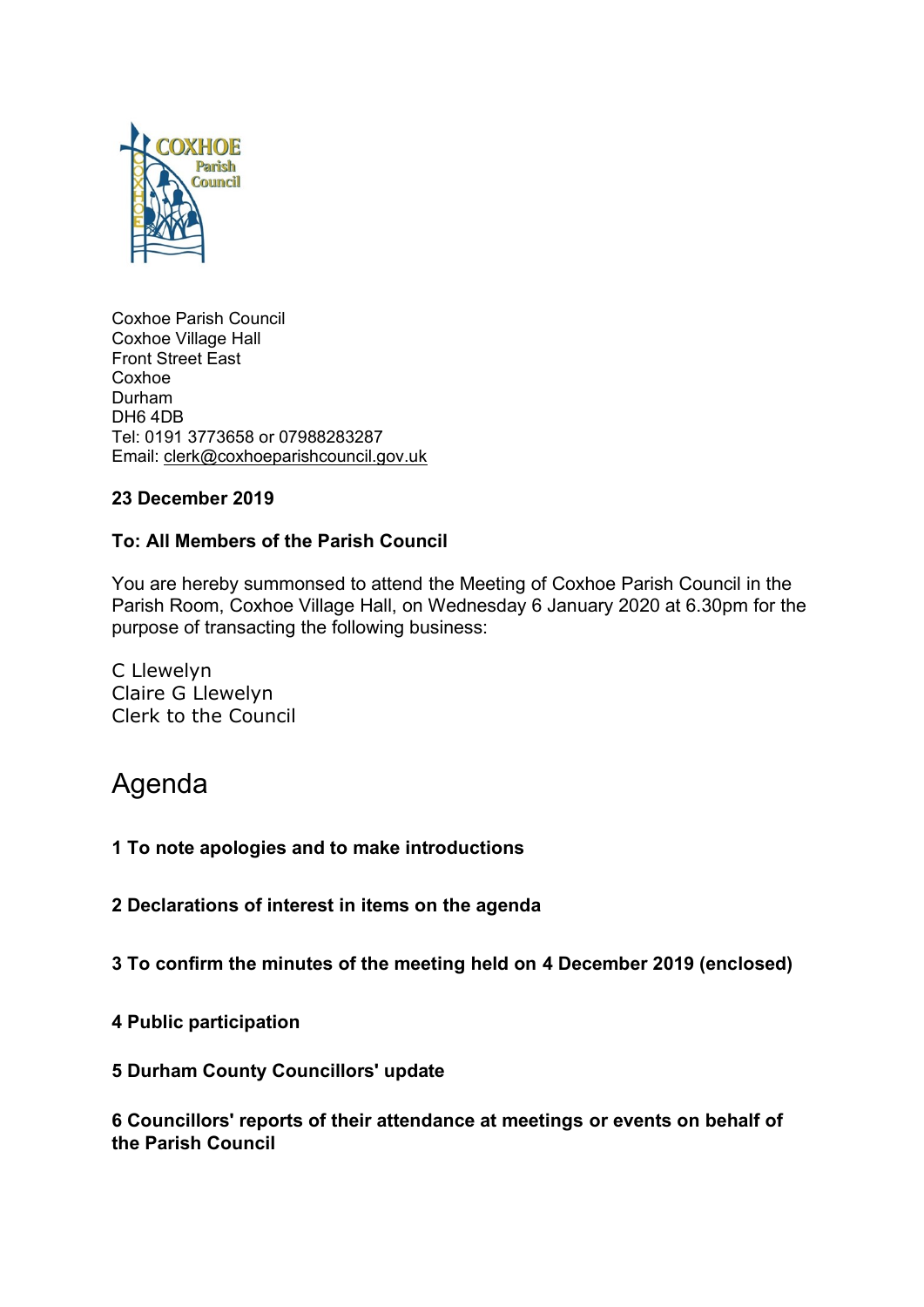# **7 Land, Buildings and Open Spaces**

- a) Quarrington Hill Churchyard (report enclosed)
- b) Cricket Ground (report enclosed)
- c) Land adjacent Quarrington Hill Community Centre (report enclosed)
- d) Basic Cottages (report enclosed)

# **8 Financial matters**

- a) Finance Report, Bank Reconciliation and Payment Schedule (enclosed)
- b) Budget 2019 to 2020 (enclosed)
- c) Section 137 sum 2020 to 2021

# **9 Annual action plan (enclosed)**

# **10 To agree the budget for the financial year 2020 to 2021 (enclosed)**

**11 To determine the Parish precept for 2020 to 2021 (report enclosed)**

# **12 Committees' receipt of minutes and membership**

a) Draft Events, Environment and Finance Committee minutes 9 December 2019 (enclosed)

# **13 Allocation of funds between villages (report enclosed)**

# **14 Parish Plan 3 (verbal update)**

## **15 Vacancies**

a) Quarrington Hill Ward Vacancies (verbal update)

## **16 Clerk's Report (enclosed)**

- a) Dog waste bin request
- b) Cornforth Lane

# **17 Youth Provision**

- a) Youth Worker Report (to follow)
- b) Playgroup (report enclosed)

## **18 Planning and Correspondence report (enclosed)**

- a) Approved, withheld and refused decisions
- b) Correspondence and bulletins

## **19 Parish Council Policies**

a) Document Retention and Disposal Policy Appendix